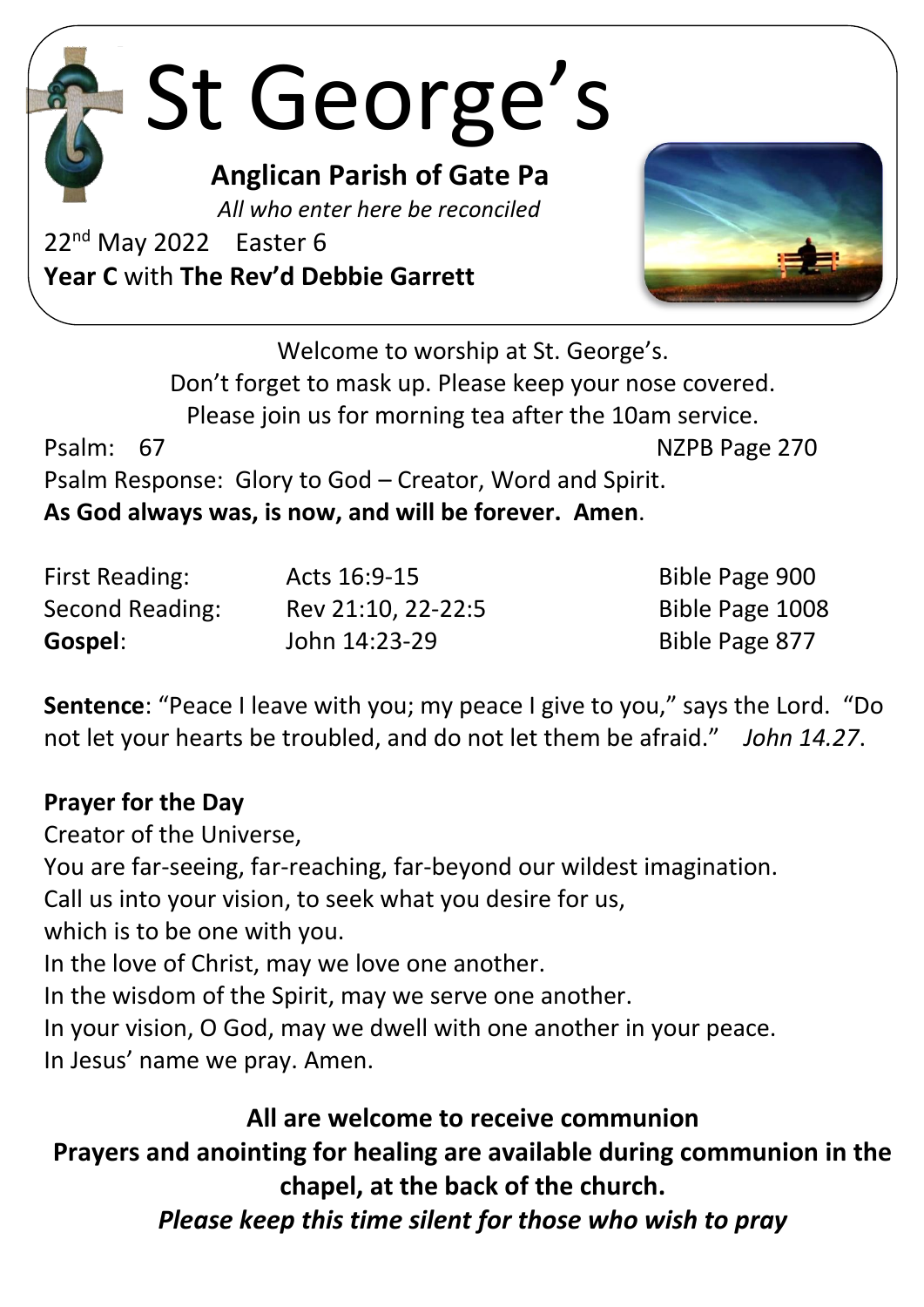# **Theme**

Today's reading from Acts 16: 9-15 features Lydia, a "God fearing" woman who was lived in Thyatira which was one of the Macedonian colonies. She was a wealthy businesswoman who dyed and sold high quality purple cloth. It's not certain that she was of Jewish descent, but she worshipped according to the Jewish faith and each day she would go to the riverside where she met with other women for prayer and other Jewish dyers. It was there she met Paul and his companions. Although Lydia was not a Christian, she had a hunger for a deeper spiritual experience so listened intently to Paul's teaching. The Lord opened her heart, and she and her household were baptised. Lydia was Paul's first European convert. She continued with her business and much of her profit was used to aid the work of the gospel. She also offered hospitality to missionaries and cared for Paul and Silas when, bruised and battered, they were released from prison.

The Gospel reading from John 14: 23-31 focuses on love and obedience to God. It also speaks of the Holy Spirit who teaches us all things and reminds us of what Jesus has said. The gift Jesus gives is peace, the kind of peace the world can never give. "Called to follow him, we are to act in such a way that the 'world' will know that we love him." (*John for Everyone* by Tom Wright)

### **Prayer**

**Our community:** We pray for the communities of Gate Pa, Greerton, Oropi, The Lakes, Pyes Pa and Merivale. We particularly pray for the ministry of Centrepoint and Whanau Aroha.

**We pray** for those who are dying, sick, in hospital or in any other kind of need, parishioners in rest homes and those who receive home communion and any others you hold in your hearts at this time.

**Our Church:** Today we pray for the Hospital Chaplains; Seafarer's Chaplain; Police & Fire Chaplain; St John's Ambulance Chaplain, Chaplain to Retired Clergy and Spouses; School Chaplains and their staff and students.

**Our World**: Today we pray for the province of Southern Africa. We continue to pray for the people of Ukraine.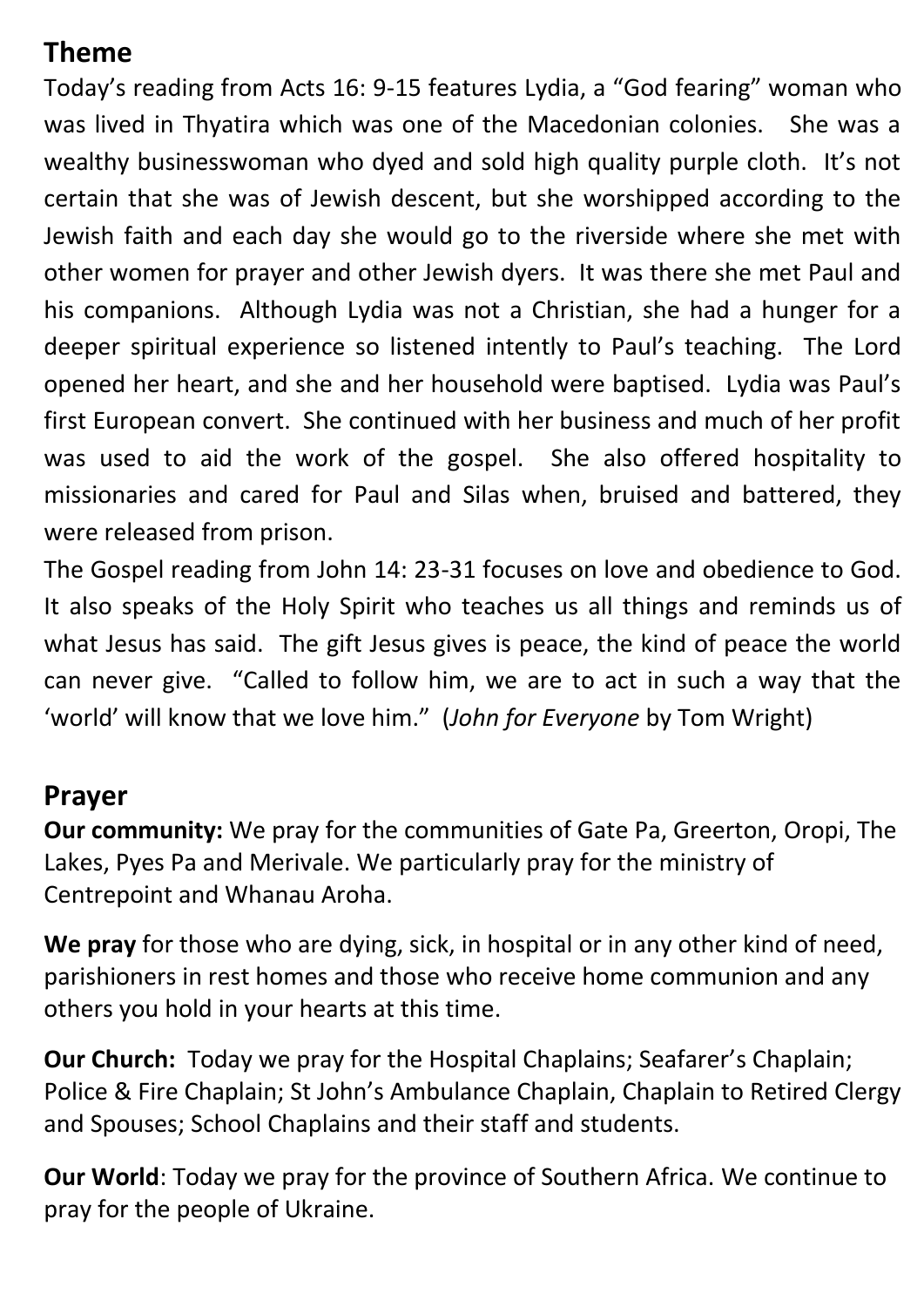# **Notices**



All services are 'no vaccine pass required'. The Covid scanning posters will remain on display for those still using them.

**Communion of two kinds**: If we have people available to be the chalice bearer we are now offering the common cup. The priest will stand in the centre aisle, with the chalice over to the far left of the church so that people taking masks off to drink can be distanced. Those who do not want to receive the chalice can go the right and return to their seats. Intinction of the bread into the chalice is forbidden. Please sanitise your hands before coming up.



**Tauranga Civic Choir** are performing Dvorak **Mass in D** Saturday 28<sup>th</sup> May 3pm, St Peter's in the Coty, 130 Spring Street. \$20 per adult, children free when accompanied by an adult.

Order tickets from [www.taurangacivicchoir.org.nz/tickets](http://www.taurangacivicchoir.org.nz/tickets) or talk with Bonnie



Parish Planning Day: Saturday 18<sup>th</sup> June, to plan goals for the coming year – what we want to see happen and review the last year. If anyone has ideas or suggestions please come along. Church Lounge 9am-12.30pm.

**Food bank:** Please bring non-perishable items for Foodbank.

**PARISH WEB** now seeking articles. Please email or drop into office asap.



Senior chef classes start on Friday 27<sup>th</sup> May 9-1 for 8 weeks in the church lounge and kitchen. Classes are FREE! If you would like to register, please contact Faye Mayo asap on 07 5433369.







The Friday Parish Prayer Circle - If you would like prayer for yourself or a family member, please contact the Rev'd Joyce Crawford (579 4363) or Shirley Scott (571 2450).



Thank you for offering to serve on Sundays. We have a 5<sup>th</sup> Sunday next week so please put your name on the roster if you can help out.